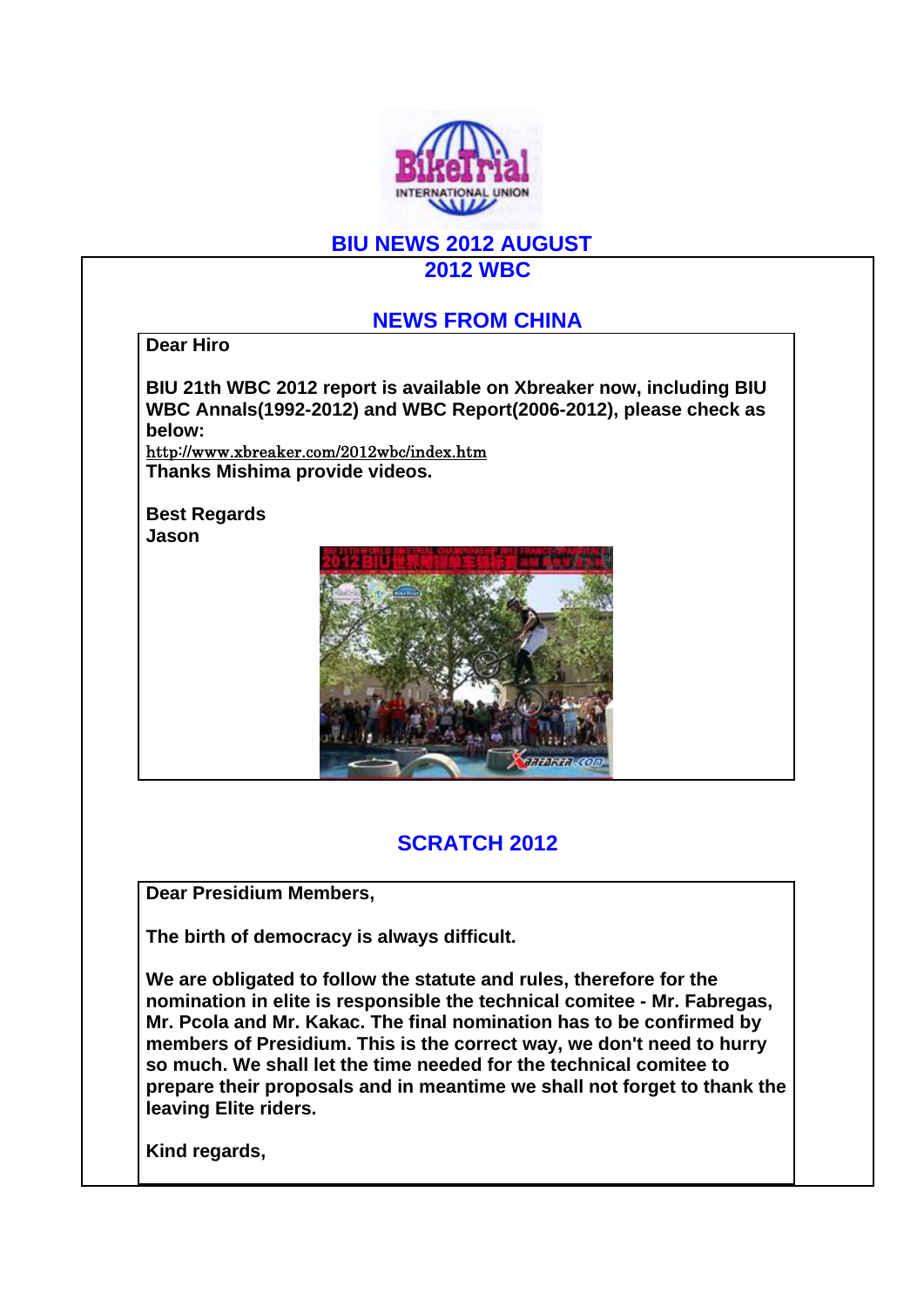| easuer<br> | Lubo<br><b>Januska</b> |
|------------|------------------------|
|            |                        |

**To Mr. Janoska,**

**Birth of democracy? What do you mean? Do you mean I have been doing like an autocrat? What do you know about BIU? The administration of BIU has been well till today. It was very difficult to run the BIU in the beginning with a very bad copy of Statue was left and I had to start all work almost alone. I tried technical rules first because we must run the events. For this, I have been making good communication with all delegates, people who support and understand our sport and union. And when we have to decided, I asked and share the matter with all involved people and decided with our delegates by vote. I do not know if you know the process we took but you cannot deny it with a mail. Presidium is okay. But it should be the last place for the determination. Before that, each matter should be well discuss with the national committee of the BNU and has to be vote in it and it should be brought by the delegate to BIU. Presidium should discuss and decide such important matter brought to BIU with right process. If every delegate can brings all matters directly to BIU (include presidium members), it will make mess. It is not systematic and right.** 

**Sincerely yours,**

**Hiro**

**Dear Hiro, Libor**

**Thanks Mr. Hiro finish the Scratch ranking with high responsibility as BIU president. Here are my opinions about Zhao Xuan's application for returning to Elite.**

### **1. BIU rules Art. 11 CATEGORIES A Elite:**

**"The BIU Technical Group will decide the number of the riders who can be accepted into the category Elite after the end of the World Championship. 3 as the minimum and 8 as the maximum from the Scratch (Junior + Senior) ranking will be promoted to the category Elite." ZHAO Xuan is No. 8 in the Scratch ranking, he has the right to apply for return Elite which he belonged to in 2010. BUT the rider got "I think this question is positively closed since over one week" without any reason from BIU presidium just after BIU election. IT's amazing to neglect the rider's right application and ignore the respectable BIU rules although it's written clearly. This will make extreme bad impact on the rider. BIU rules cant' be trampled arbitrarily in front of all BIU members and Biketrial riders in the world. To break BIU rules arbitrarily without any respect will extremely damaged the image of BIU which is never seen in BIU glorious history.**

**2. BIU rules Art. 23 CHAMPIONSHIPS**

**"After every Championship, the organizer must hand the classification**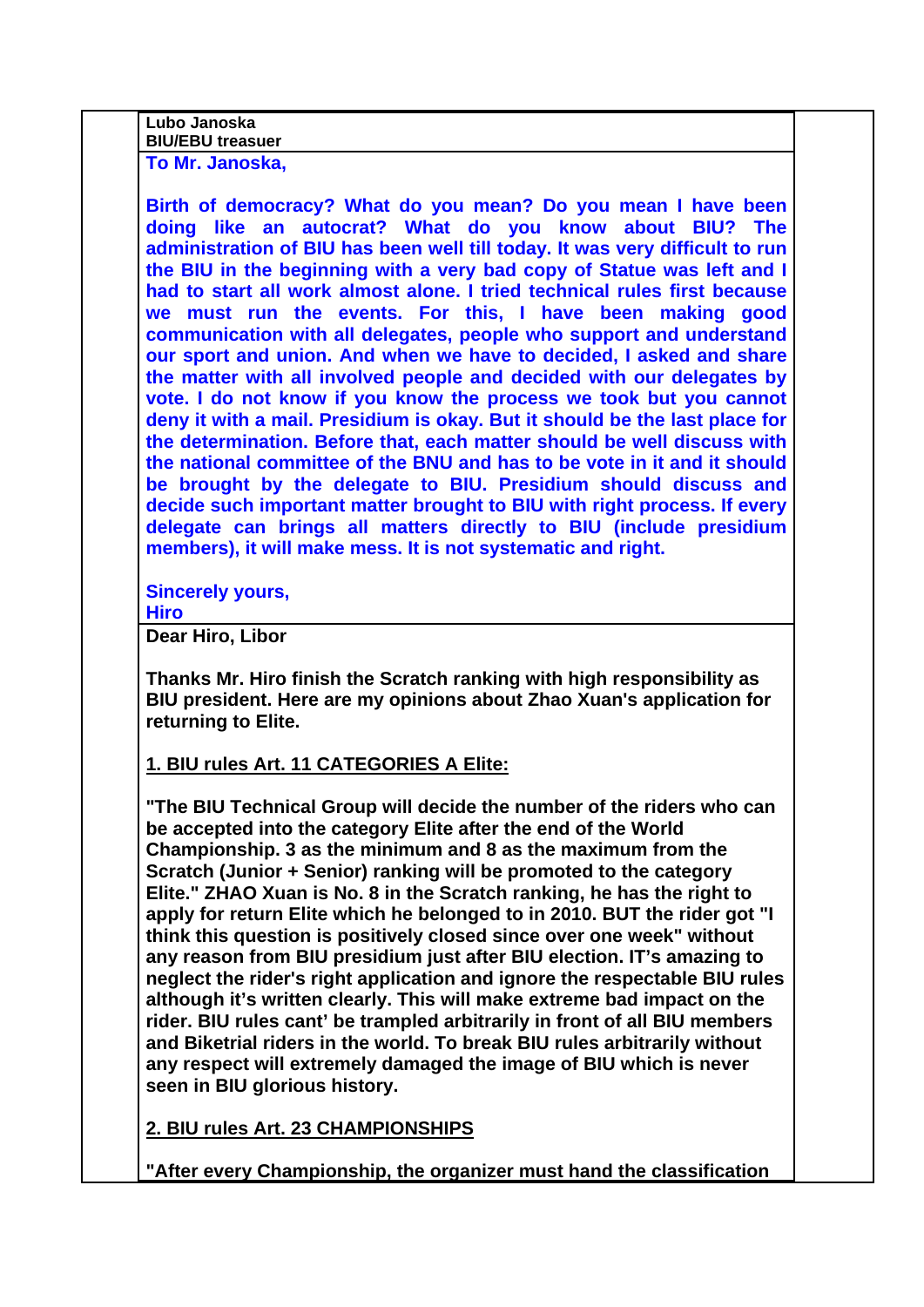**sheet (results), signed by the event director and the juries, to the respective union by the following week...Besides this, the organizer must provide a special classification sheet "Scratch" displaying the results of the riders who performed in the red color sections of Group-A. This classification will be used to move riders up to the Elite and it must be handed to the respective union."**

**I admire Mr. Hiro's High Responsibilities as BIU president: "We should forward many things but before anything, we should finish WBC things. It is important to have approval for the ranking of 2012 and we jury should decide the promotion to Elite in 2013 from scratch… we should discuss with watching the ranking and think the possibility." "We should take the right process in our work. Started vote for Almand before we finished Scratch ranking is not in the right process. And of course we do not close it yet. However we should decide the numbers to promote to Elite from Scratch for 2013 should follow the way we have been doing. I think it is normal."**

**It's already 11 days latter when WBC organizer to provide correct Scratch ranking. The rider is waiting for the Scratch result eagerly; it's obviously irresponsible and unfair to the rider simply with "I think this question is positively closed since over one week."** 

**I wonder why this could happen without any respect to the rider and BIU member. Actually it's ignorance without basic knowledge of BIU rules even the right process.**

**Just one week before the Final Scratch ranking is not determined yet, I only find Hiro asked the WBC organizer to finish the Scratch ranking which is delayed too much for several times in BIU news, but no response.** 

**Now "Elite promotion closed" is irresponsible for the rider and BIU, it's not in right process and break the respectable BIU rules harmfully.** 

#### **3. China Rider Zhao Xian's Application to Return to Elite is in Right Process**

**China rider Zhao Xuan was promoted to Elite in 2010, for economic reason he didn't participate in 2011 WBC all held in Europe and out of Elite 2012. This year China riders use more than 4300 Euros each person to participate in all WBC rounds in Europe for the first time in BIU WBC history, the riders support WBC with great passion for our Biketrial sports. At last Zhao Xuan got 4th in senior and 8th in Scratch ranking through his great effort, he is happy to got the qualification to apply for returning Elite according to BIU rules.**

**I hope BIU Technical Group will give the China young rider Zhao Xuan proper and persuasive answer in right process.** 

**I hope BIU keep everything in order soon just as before, any ignoring BIU rules and Right Process should not occur.**